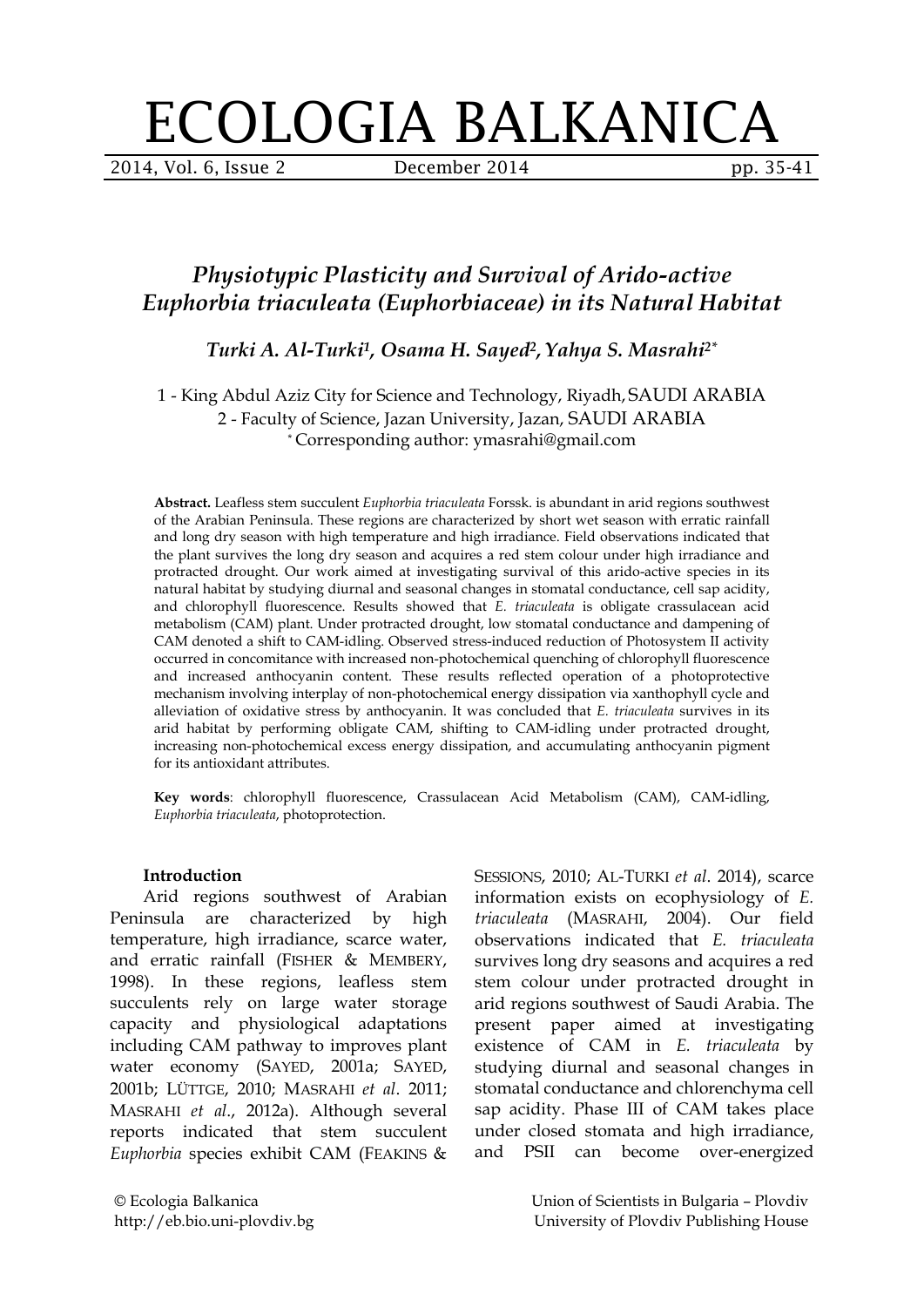(NIEWIADOMSKA & BORLAND, 2008; LÜTTGE, 2010). Under such conditions, plants evoke photoprotection by non-radiative excess energy dissipation via xanthophyll cycle (HORTON & RUBAN, 2005; MURCHIE & NIYOGI, 2011). Therefore, our work also involved studying chlorophyll fluorescence quenching, and accumulation of anthocyanin pigment to envisage possible photoprotective mechanisms involved in mitigating harmful effects of high irradiance and drought.

## **Materials and methods**

*Study Site*: Study site in Jazan Province  $(17^{\circ}02'N - 42^{\circ}54'E, \text{ and } 125 \text{ m.a.s.l.})$ Southwest of Saudi Arabia is characterized by sand-loam soil, high temperature, high irradiance, scarce water, erratic rainfall, and climate influenced by tropical maritime air mass (MASRAHI, 2012). The dry season is nine-months-long, and the short wet season (June–August) is associated with strong sand storms (MIDDLETON, 1986).

*Climatic Conditions*. Climatic records (1970-2010) of mean monthly air temperature, and precipitation were obtained curtsey of Ministry of Electricity and Water (Riyadh, Saudi Arabia). During dry season, air temperature and photosynthetic photon flux density (PPFD) were monitored using field digital thermometer (Kestrel 2000, Philadelphia, USA), and PAR/LAI Ceptometer (AcuPar LP-80, Decagon, Pullman, USA), respectively.

*Plant Material*. Mature *E. triaculeata* Forssk. (Euphorbiaceae) plants were used as plant material.

*Measurements*. Stomatal conductance was measured using Porometer (AP4, Delta-T, Cambridge, UK). Pulse amplitude modulated chlorophyll fluorescence was measured using fluorometer (FMS2, Hansatech, Norfolk, UK). Measured chlorophyll fluorescence parameters included efficiency of PSII antenna (Fv/Fm), and quantum yield of PSII (ΦPSII) (BAKER, 2008). Non-photochemical quenching of chlorophyll fluorescence (qNP) was calculated using standard fluorescence

nomenclature (SAYED, 2003; BAKER, 2008) and the equation:

$$
qNP = (Fm-Fm') / (Fm-Fo)
$$

where: *Fo* - minimal fluorescence emitted by antenna chlorophyll molecules, *Fm* maximal fluorescence emitted when PSII traps become closed, and Fm': light-adapted fluorescence maximum.

Oscillation of CAM acidification was studied in chlorenchyma cell sap extracted in the field by grinding a known weight of tissue in distilled water, expressing cell sap through two layers of muslin, and determining cell sap acidity by titration against 0.01N NaOH (OSMOND *et al.*, 1991). Laboratory determination of anthocyanin pigment content involved grinding a known weight of stem chlorenchyma in ice-cold methanolic HCl (0.1% HCl v/v), determining absorbance at 532,653 nm, and calculating anthocyanin content as A532 – 0.24A653 using extinction coefficient 30000 L mol-1cm-1 (MURRAY *et al.*, 1991). All experiments were routinely repeated in samples taken from ten different individual plants and standard error was calculated.

## **Results**

Climatic records indicated extreme aridity of the study site reflected by a long dry season, a short wet season (June-August), and total annual rainfall of about 100 mm (Fig. 1). Monitoring daytime air temperature and PPFD during dry season indicated that these parameters can attain high midday values of  $43°C$ , and  $2025$  µmol m-2s-1, respectively (Table 1).

During wet season, nighttime values of stomatal conductance were higher than those recorded during the day (Fig. 2). During dry season, measurements of stomatal conductance indicated that *E. triacultata* exhibited markedly low values of stomatal conductance in the range of 2-4 mmol m<sup>-2</sup>s<sup>-1</sup> during both day and night (Fig. 2).

Determination of chlorenchyma cell sap titratable acidity indicated that *E. triaculeata* showed evident diurnal acidity changes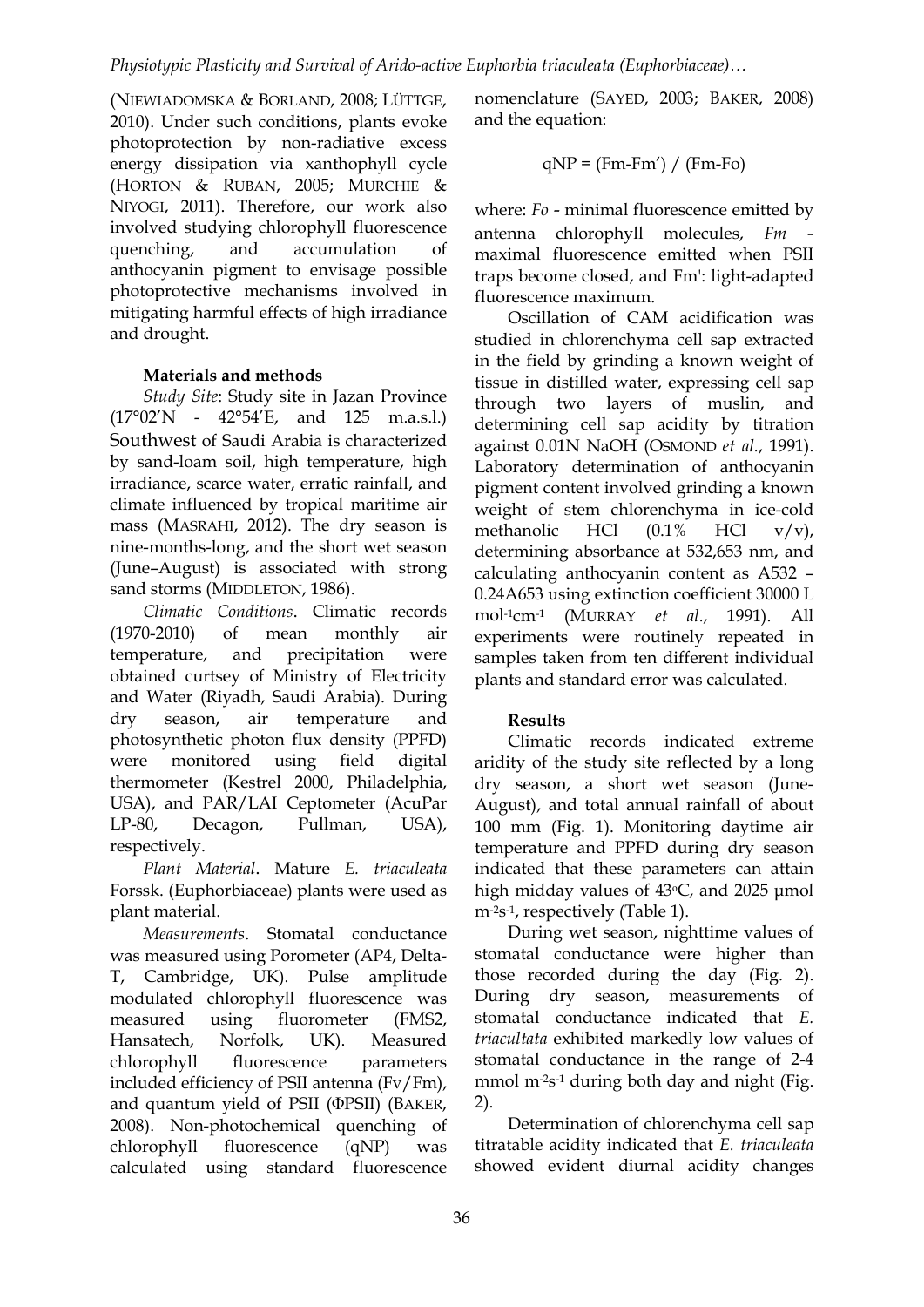during wet season, and that these changes were considerably reduced during dry season (Fig. 3).

Chlorophyll fluorescence measurements during dry season showed reduction in values of Fv/Fm, and ΦPSII compared to those measured during wet season (Fig. 4). This reduction of chlorophyll fluorescence parameters during dry season coincided with increased value of qNP and chlorenchyma anthocyanin pigment content (Table 2).

**Table 1.** Daytime changes in air temperature, soil temperature, and PPFD at the study site during the dry season in mid-May.

| <b>Parameters</b>                                  | <b>Time of Day</b> |      |      |      |      |      |      |
|----------------------------------------------------|--------------------|------|------|------|------|------|------|
|                                                    | 0600               | ി800 | 1000 | 1200 | 1400 | 1600 | 1800 |
| Air Temperature $({}^{\circ}C)$                    | 34                 | 36   |      | 43   |      |      | 38   |
| PPFD ( $\mu$ mol m <sup>-2</sup> s <sup>-1</sup> ) | 500                | 1500 | 2000 | 2025 | 2250 | 2125 | 200  |

**Table 2.** Seasonal changes in non-photochemical quenching of chlorophyll fluorescence (qNP), and anthocyanin content of *E. triaculeata* (± se, n =10).

|                                                   | <b>Season</b>    |                  |  |  |
|---------------------------------------------------|------------------|------------------|--|--|
| Parameter                                         | Wet              |                  |  |  |
| qNP (relative units)                              | $0.02 \pm 0.003$ | $0.60 \pm 0.005$ |  |  |
| Anthocyanin ( $\mu$ g g <sup>-1</sup> dry weight) | $150 \pm 5.5$    | $850 + 3.8$      |  |  |



**Fig. 1**. Climatic records of air temperature and precipitation at the study site.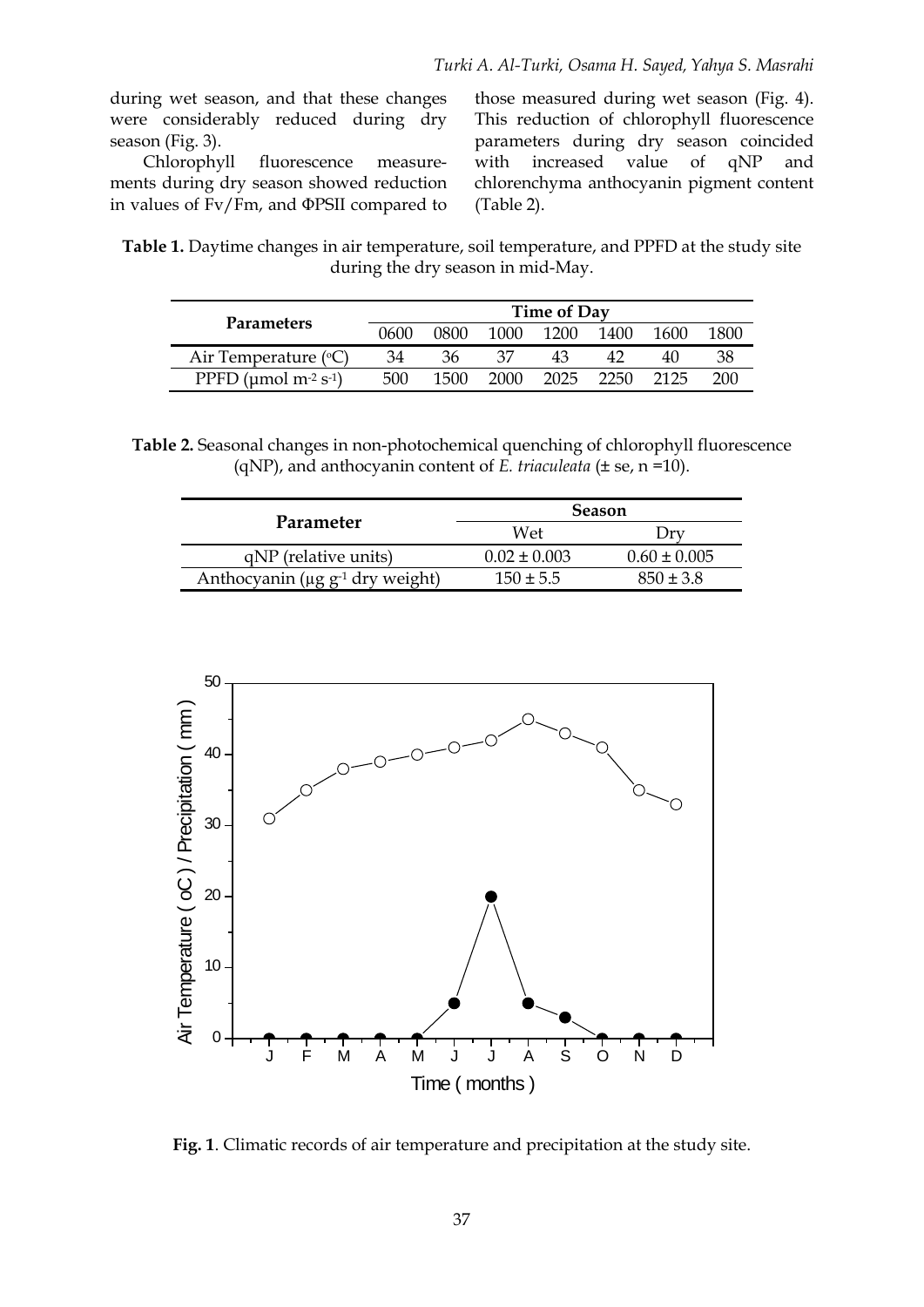

**Fig. 2.** Diurnal changes in stomatal conductance of *E. triaculeata* during wet season ( ○ ) and dry season ( $\bullet$ ), ( $\pm$  se, n = 10).



**Fig. 3.** Diurnal changes in titratable acidity of *E. triaculeata* during wet season ( ○ ) and dry season  $(\bullet)$ ,  $(\pm$  se,  $n = 10)$ .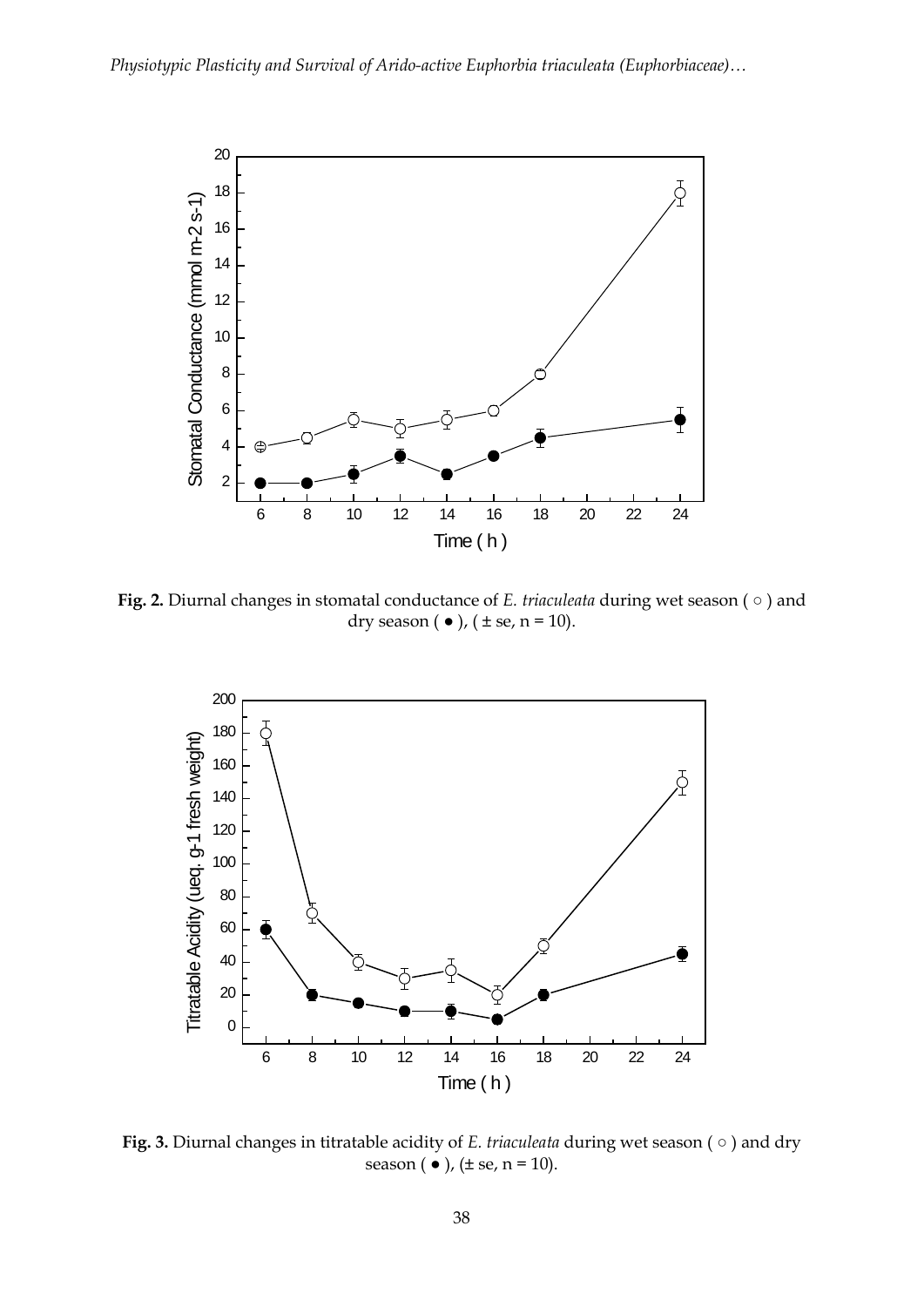

**Fig. 4.** Seasonal changes in chlorophyll fluorescence parameters  $F_V/F_m$  ( $\Box$ ) and  $\Phi$ PSII ( $\blacksquare$ ) in *E. triaculaeata*. (± se, n =10).

#### **Discussion**

Long duration of dry season and low total annual rainfall are climatic features typical of arid regions (Fig. 1). These climatic features reflect extreme aridity of study site (FISHER & MEMBERY, 1998). Measurements of daytime changes in air temperatures and PPFD during dry season showed high midday values that add to the harshness of the environment (Table 1). Such harsh conditions represent formidable challenges for plant survival in arid regions. In these regions, arido-active stem succulents survive periods of protracted drought by physiological adaptations enabling them to tolerate harsh environmental conditions (SAYED, 2001a,b; MASRAHI *et al*., 2011; MASRAHI *et al*., 2012a,b). During wet season, *E. triaculeata* exhibited values of stomatal conductance that were high during the night and low during the day (Fig. 2) a stomatal behavior typical of CAM plants (LÜTTGE, 2010). Determination of chlorenchyma cell sap

titratable acidity during both wet and dry seasons revealed diurnal oscillation of acidification-deacidification cycles reflecting operation of obligate CAM (Fig. 3). Obligate CAM has previously been reported in stem succulent *Euphorbia* species (WINTER *et al*., 2005; AMEH, 2006; FEAKINS & SESSIONS, 2010, AL-TURKI *et al.* 2014). Nocturnal CO<sub>2</sub> uptake and daytime stomatal closure of CAM implies avoidance of gas exchange when environmental conditions favour transpirational water loss and improved plant water economy (LÜTTGE, 2008). However, during dry season, *E. triaculeata* exhibited low values of stomatal conductance during both day and night (Fig. 2) and dampened diurnal oscillation of chlorenchyma cell sap acidity (Fig. 3). These results indicated that *E. triaculeata* shifted from obligate CAM to CAM-idling in response to protracted drought. CAM-idling is a physiotypic modification of CAM that greatly improves plant water economy by day and night stomatal closure, no net  $CO<sub>2</sub>$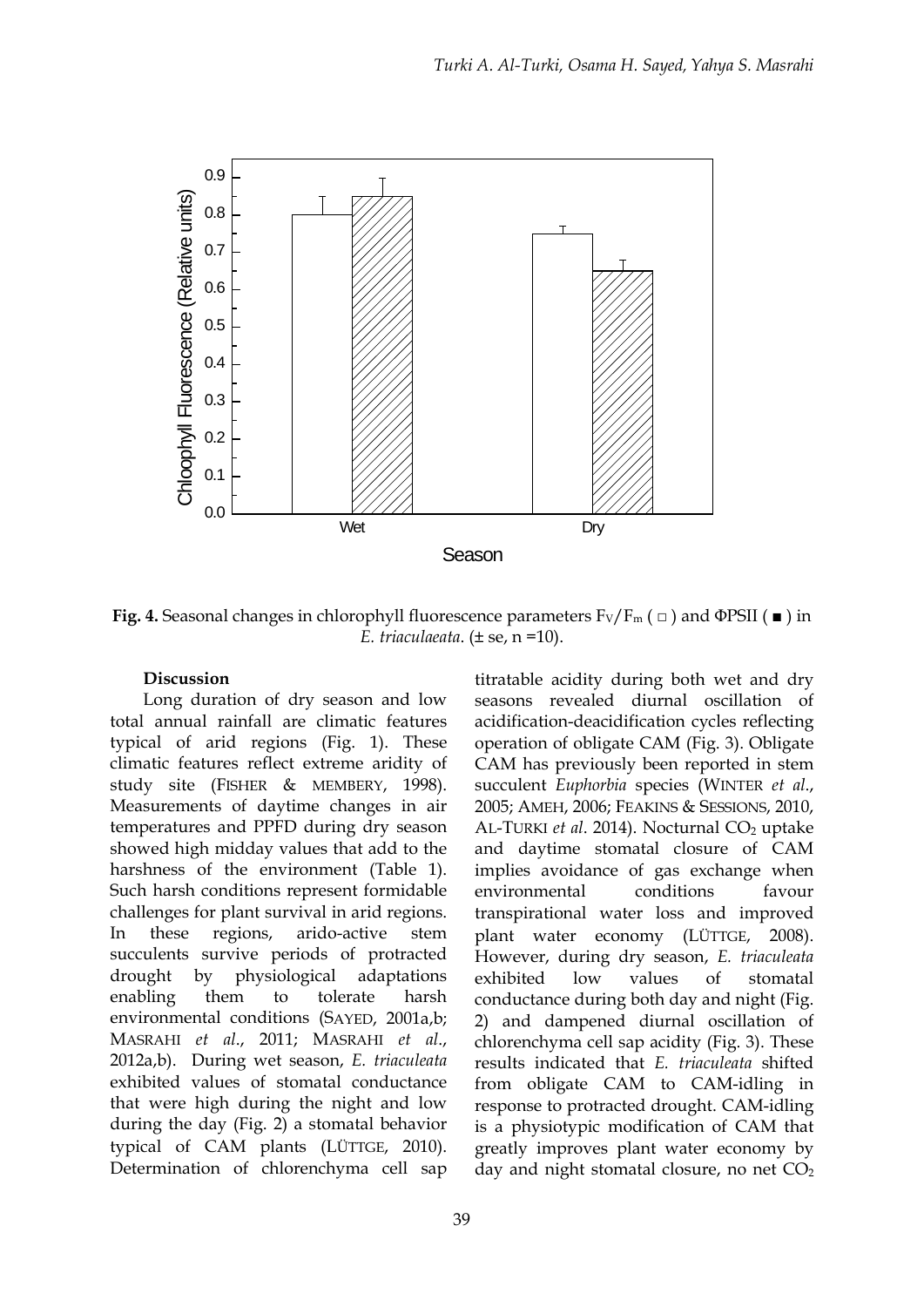uptake, and diurnal acidity changes sustained by nocturnal re-fixation of respiratory CO2 (SAYED 2001b; LÜTTGE, 2010).

Comparison of chlorophyll fluorescence parameters measured in *E. triaculeata* during wet and dry seasons indicated reduction of Fv/Fm and ΦPSII (Fig. 4) denoting reduced efficiency of PSII antenna and PSII quantum yield, respectively (BAKER, 2008). This reduction of PSII activity during dry season coincided with high values of midday air temperature and PPFD (Table 1). Similar reduction of PSII activity manifested by reduction of Fv/Fm and ΦPSII was reported for other CAM plants under stress conditions (MATTOS *et al*., 1999). This reduction of PSII activity was attributed to over-energized PSII during Phase III of CAM that takes place under closed stomata and high irradiance (NIEWIADOMSKA & BORLAND, 2008). Our observed reduction in PSII activity occurred in concomitance with increased qNP (Table 2) reflecting increased non-photochemical quenching of chlorophyll fluorescence and increased excess energy dissipation as heat (HORTON & RUBAN, 2005). Similar observation of increased qNP during CAM-idling was reported in CAM-performing *Clusia minor* and was attributed to excess energy dissipation as heat via xanthophyll cycle (ADAMS *et al*. 2004; LÜTTGE, 2007). Xanthophyll cycle pigment epoxidation/deepoxidation is an important element in photoprotection under stress conditions (JAHNS & HOLZWARTH, 2012). Our results also showed marked rise in chlorenchyma anthocyanin content during dry season (Table 2). Anthocyanin is thought to result in alleviation of oxidative stress by processing reactive oxygen species released when PSII becomes over-energized during Phase III of CAM and hence confers photoprotection (GOULD, 2004).

## **Conclusions**

It can be concluded that *E. triaculeata* is obligate CAM plant with ample physiotypic plasticity. This plasticity involves shifting to CAM-idling, operation of photoprotection by non-radiative excess energy dissipation via xanthophyll cycle, and mitigating oxidative stress by increased anthocyanin pigment content. This plasticity is of pivotal importance in alleviating multiple stress during CAM-Idling caused by drought, high irradiance, and high temperature prevailing in the long dry season.

## **References**

- ADAMS W.W., C.R. ZARTER, K.E. MUEH, V. AMINARD, B. DEMMING-ADAMS. 2004. Energy dissipation and photoinhibition: A continuum of photoprotection. - In: papageorgiou G.C., Govindjee (Eds.): *Chlorophyll Fluorescence: A Signature of Photosynthesis*. Dordrecht, Springer, pp. 49-64.
- AL-TURKI T.A., Y.S. MASRAHI, O.H. SAYED. 2014. Photosynthetic adaptation of *Euphorbia fractiflexa* (Euphorbiaceae) and survival in arid regions of the Arabian Peninsula. - *Journal of Plant Interactions,* 9: 107-111.
- BAKER N.R. 2008 Chlorophyll Fluorescence: A probe of photosynthesis *in vivo*. - *Annual Review of Plant Biology,* 59: 89- 113.
- FEAKINS S.J., A.L. SESSIONS. 2010. Crassulacean acid metabolism influences D/H ratio of leaf wax in succulent plants. - *Organic Geochemistry,* 41: 1269-1276.
- FISHER M., D.A. MEMBERY. 1998. Climate. In: GHAZANFAR S.A., M. FISHER (Eds.): *Vegetation of the Arabian Peninsula*. Amsterdam, Kluwer Academic Publishers, pp. 5-38.
- GOULD K.S. 2004. Nature's Swiss army knife: The diverse protective roles of anthocyanins in leaves. - *Journal of Biomedicine and Biotechnology,* 5: 314– 320.
- HORTON P., A. RUBAN. 2005. Molecular design of the photosystem II lightharvesting antenna: photosynthesis and photoprotection. - *Journal of Experimental Botany,* 56: 363-373.
- JAHNS P., A.R. HOLZWARTH. 2012. The role of the xanthophyll cycle and of lutein in photoprotection of photosystem II. - *Biochimica et Biopohysica Acta,* 1817: 182-193.